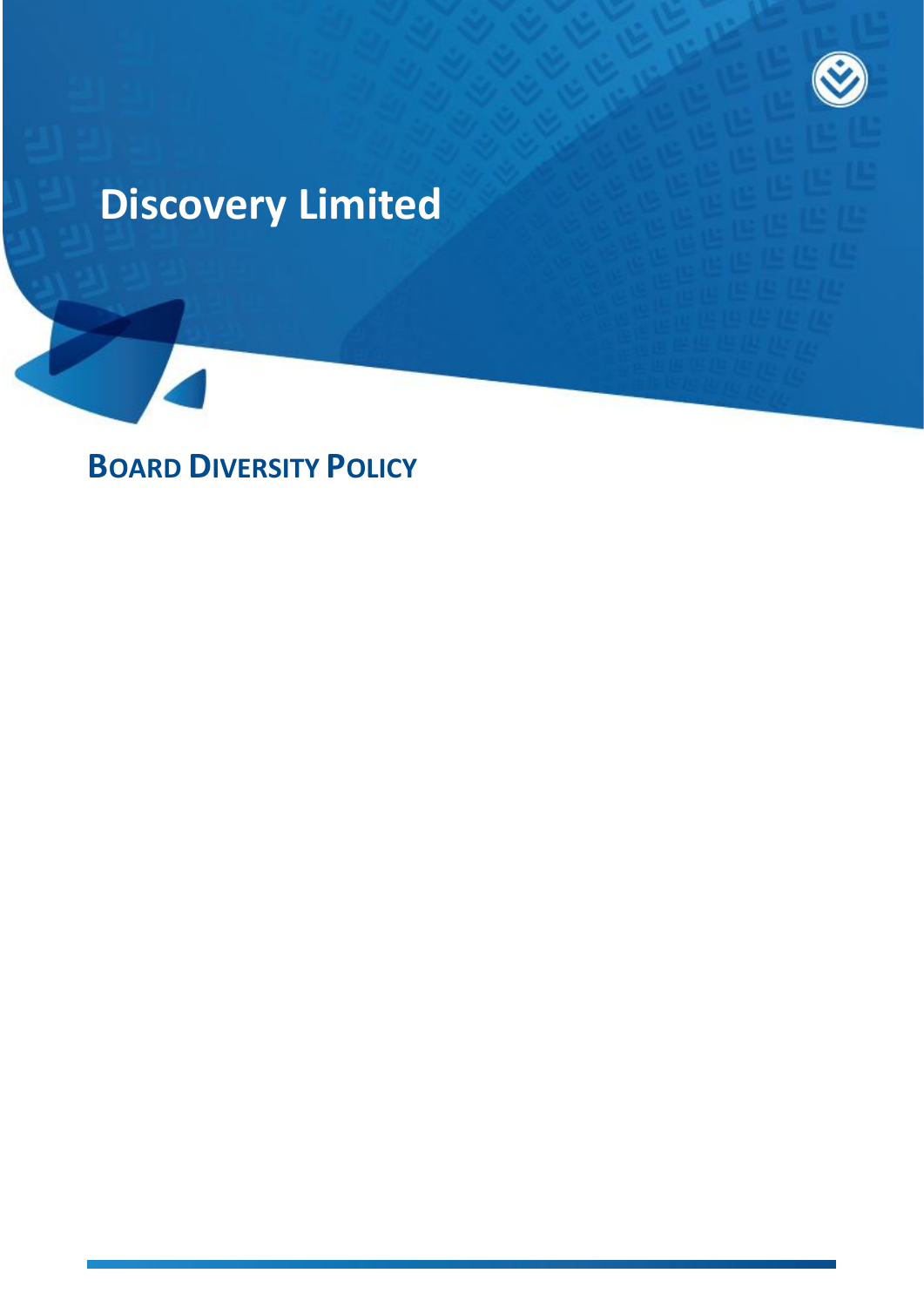

### **Contents**

| 1.1 |  |
|-----|--|
|     |  |
|     |  |
|     |  |
| 2.2 |  |
| 2.3 |  |
| 2.4 |  |
|     |  |

Discovery Ltd is the licensed controlling company of the designated Discovery Insurance Group. Registration number: 1999/007789/06. Companies in the Group are licensed insurers and<br>authorised financial services providers.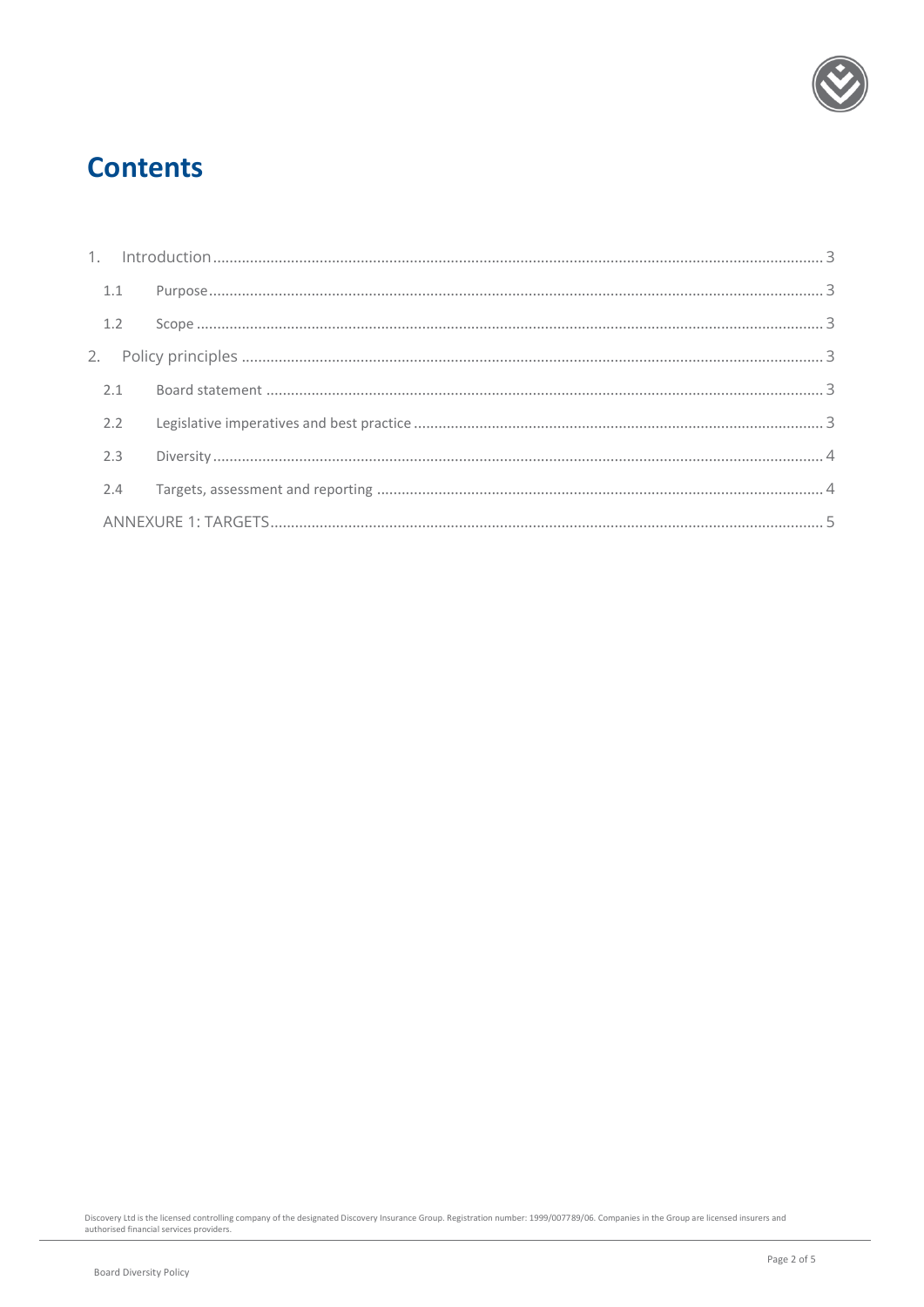## <span id="page-2-0"></span>**1. Introduction**



#### <span id="page-2-1"></span>1.1 PURPOSE

This policy is intended to promote diversity at Discovery Limited ("Discovery") board level. The Framework is informed by corporate governance best practice and meets regulatory requirements.

#### <span id="page-2-2"></span>1.2 SCOPE

This policy is applicable to Discovery Limited. All local and international subsidiary operations where Discovery has management control should apply the principles and intent of this policy in driving diversity on their boards. It does not apply to employee diversity, which is covered by the Broad-Based Black Economic Empowerment Policy, for employees of South African domiciled entities.

### <span id="page-2-3"></span>**2. Policy principles**

#### <span id="page-2-4"></span>2.1 BOARD STATEMENT

The Board of Directors of Discovery believes in the benefits that diversity brings and it recognises that diversity of thought makes prudent business sense. The Board is committed to enhance diversity to achieve these benefits. The Nominations Committee of the Board must assist the Board in implementing this policy.

#### <span id="page-2-5"></span>2.2 LEGISLATIVE IMPERATIVES AND BEST PRACTICE

In terms of the JSE Listings Requirements all annual reports issued on or after 1 January 2020 must comply with paragraph 3.84 (i):

*"The board of directors or the nomination committee, as the case may be, must have a policy on the promotion of broader diversity at board level, specifically focusing on the promotion of the diversity attributes of gender, race, culture, age, field of knowledge, skills and experience. The issuer must confirm this by reporting to shareholders in its annual report on how the board of directors or the nomination committee, as the case may be, have considered and applied the policy of broad diversity in the nomination and appointment of directors. If applicable, the board of directors or the nomination committee must explain why any of the above diversity indicators have not been applied and further report progress in respect thereof on agreed voluntary targets."*

The Board of Directors of Discovery should comprise the appropriate balance of ability, diversity and independence for it to discharge its governance role and responsibilities objectively and effectively.

In terms of the Insurance Act's Prudential Standards, the board of directors of an insurer and its controlling company (in our case Discovery Limited) must at all times consist of an appropriate number and mix of individuals to ensure that there is an adequate overall spread and level of knowledge, expert skills and experience at board level, commensurate with the nature, scale and complexity of the business and risks of the insurer.

Finally, in terms of King IV principles:

Discovery Ltd is the licensed controlling company of the designated Discovery Insurance Group. Registration number: 1999/007789/06. Companies in the Group are licensed insurers and authorised financial services providers.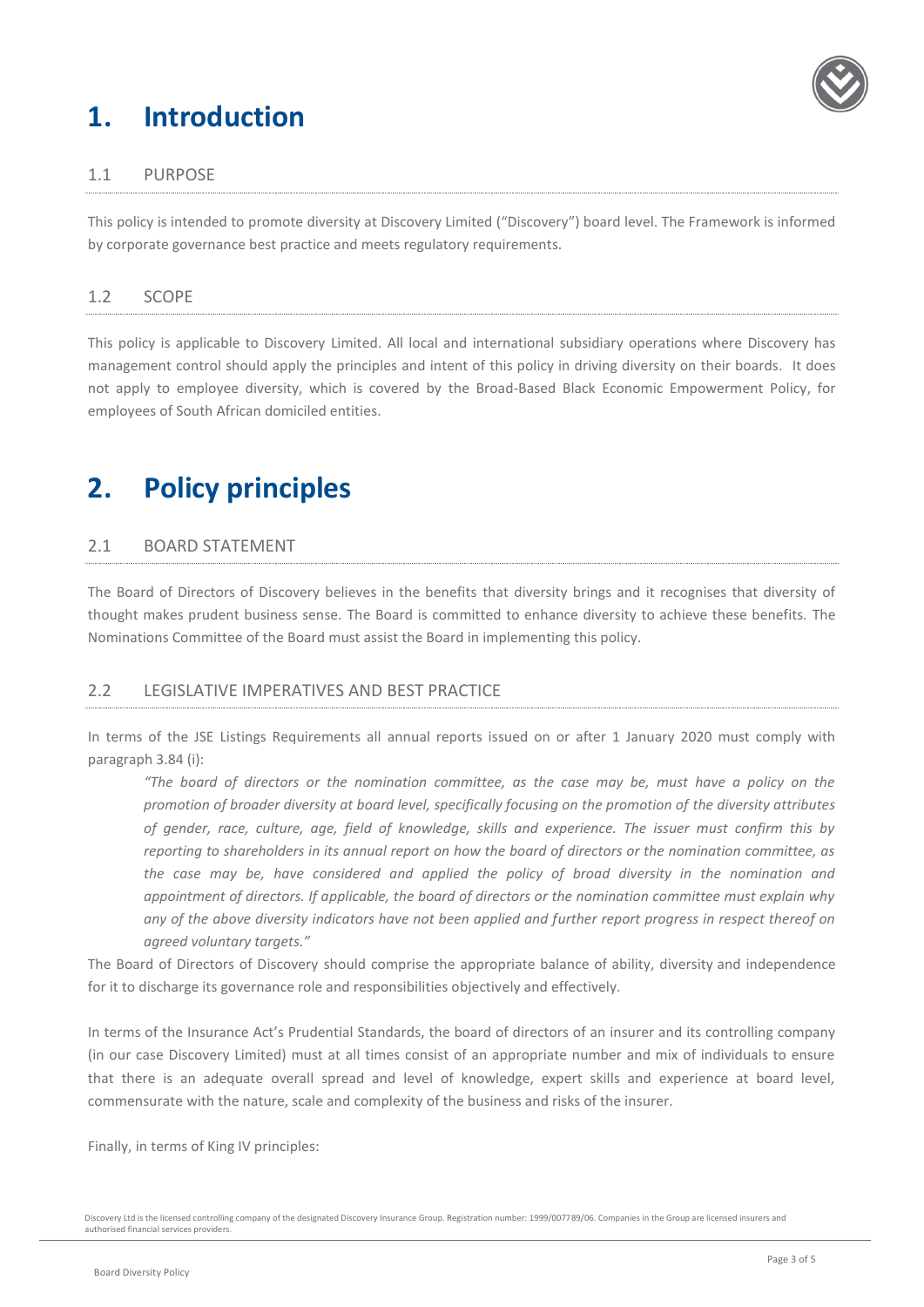"When determining the requisite number of members of the governing body, the following factors should *considered:*

- *1. The appropriate mix of knowledge, skills and experience, including the business, commercial and industry experience, needed to govern the organisation.*
- *2. Diversity targets relating to the composition of the governing body.*

*The governing body should promote diversity in its membership across a variety of attributes relevant for promoting better decision-making and effective governance, including field of knowledge, skills and experience as well as age, culture, race and gender."*

#### <span id="page-3-0"></span>2.3 DIVERSITY

Diversity should be understood as the varied perspectives and approaches offered by members of different identity groups.

For purposes of board composition, diversity includes, but is not limited to, business and industry knowledge, skills and experience, age, gender, race, and culture. The Board will make good use of these differences and distinctions among individuals in determining the optimum composition of the Board.

Having a board composed of men and women with diverse skills, experience, backgrounds and perspectives has the following benefits:

- Credibility
- Competitive advantage
- Robust understanding of opportunities, issues and risks
- Inclusion of different concepts, ideas, and relationships
- Better understanding of customer base and the environment that the business operates in
- Enhanced decision-making and dialogue, and
- <span id="page-3-1"></span>• Heightened capacity for oversight of the organisation and its governance.

#### 2.4 TARGETS, ASSESSMENT AND REPORTING

Discovery has set realistic and measurable voluntary targets for the five years following approval of this policy to achieve appropriate race and gender diversity on the Discovery Board. These targets are attached as an annexure to this policy.

Progress towards achieving these targets must be reported on in the Integrated Annual Report.

The Discovery Nominations Committee will annually review Board composition and make recommendations on the appointment of new directors and actions that may be taken to meet the voluntary targets referred to above. In reviewing board composition, the Nominations Committee must consider the benefits of all aspects of diversity in order to enable it to discharge its duties and responsibilities effectively and in accordance with this policy.

The Nominations Committee must table its reviews at the first Board meeting following the completion of the reviews.

Discovery Ltd is the licensed controlling company of the designated Discovery Insurance Group. Registration number: 1999/007789/06. Companies in the Group are licensed insurers and authorised financial services providers.